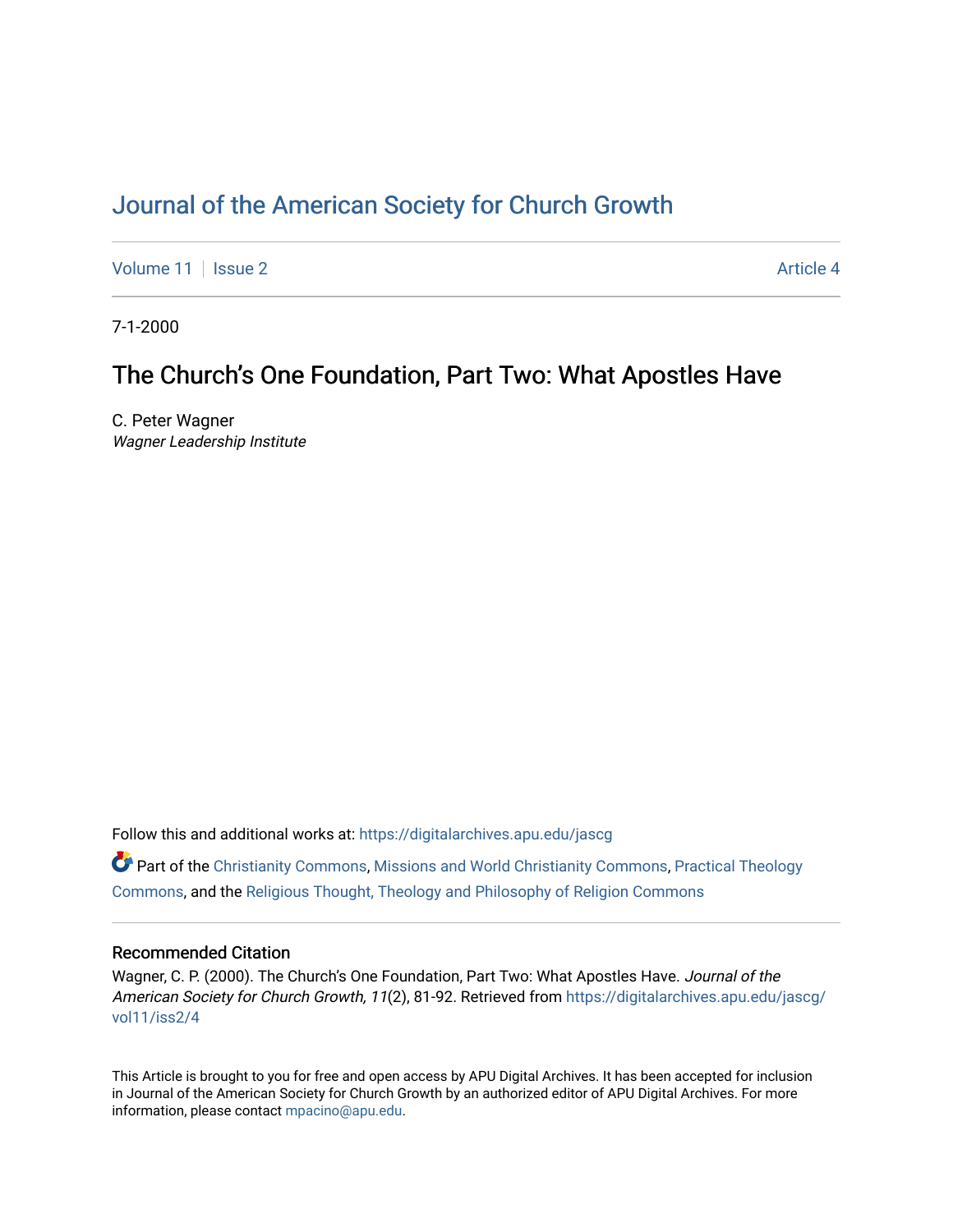# The Church's One Foundation, Part Two: What Apostles Have

# C. Peter Wagner

What makes apostles different from other members of the body of Christ?

This question almost always comes up when I begin conversations on the New Apostolic Reformation. Generally the tone of voice behind the question is not one of opposition to the idea that there might be apostles in the church today, but rather a sincere desire for information. There actually has been much less criticism forthcoming on this subject than I had anticipated. Not that debate is absent. Much stimulating discussion is being carried on both verbally and in print, as would be expected when a new concept like this is being introduced. Iron is sharpening iron. But the nature of the discussions is not adversarial for the most part, although some, unfortunately, have, indeed, labeled it as heresy. For the most part, however, the dialogue reflects a mutual desire to hear clearly what the Spirit is saying to the churches.

I think that there are two important characteristics which set apostles apart from other members of the body of Christ: the authority of apostles and the spheres of apostolic authority. Let's look at them one at a time.

#### Apostles Have Unusual Authority

In my book Churchquake! I say this: "Of all the radical changes in the New Apostolic Reformation, I regard one of them as the most radical of all. It is so important that I have chosen these words very carefully: The amount of spiritual authority delegated by

Journal of the American Society for Church Growth, Spring 2000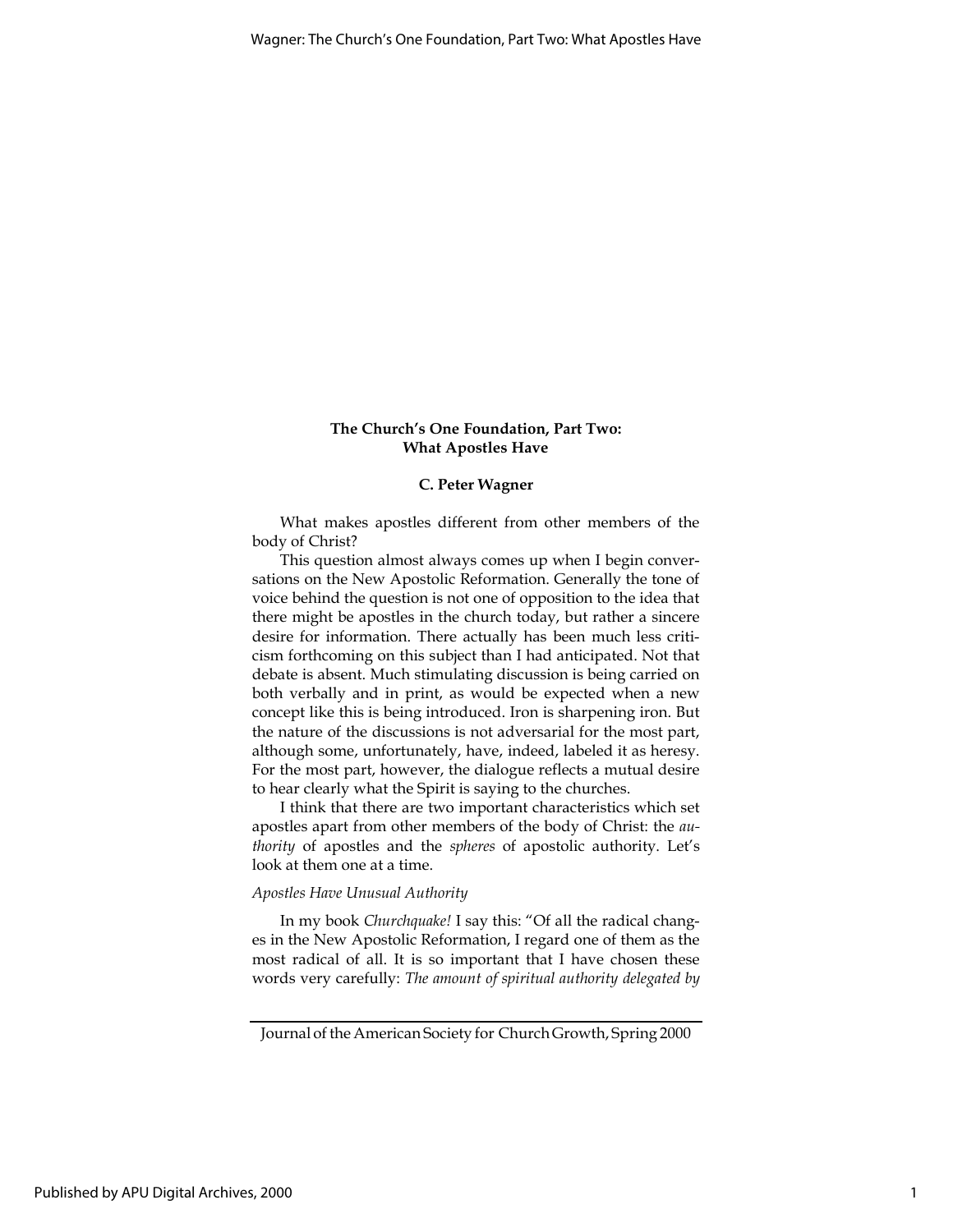the Holy Spirit to individuals."<sup>1</sup> The two operative words in this statement are "authority" and "individuals."

Previously the central locus of authority in our churches has been in groups, not in individuals. Trust has been placed in sessions, consistories, nominating committees, deacon boards, trustees, congregations, presbyteries, associations, general councils, cabinets, conventions, synods, and the like. Rarely has trust for ultimate decisions been invested in individuals such as pastors or apostles. This, however, is changing decisively in the New Apostolic Reformation.

Much information about apostles surfaces in 1 & 2 Corinthians. Among the believers in Corinth, certain factions had determined to undermine the Apostle Paul's apostolic leadership over their church. When he writes his epistles to that church, Paul therefore opens his heart to many things that we might not have discovered had he not been so upset. I will quote quite a bit from the Corinthian letters in this section.

As a starter, Paul finds it necessary to assert his apostolic authority by writing: "For even if I should boast somewhat more about our authority, which the Lord gave us for edification and not for your destruction, I shall not be ashamed" (2 Cor 10:8, emphasis mine). Unquestionably, Paul had unusual authority. However, the next question is: Where did this authority come from?

Paul's authority as an apostle came from the same sources that provide the apostles of today their extraordinary authority. I see five principle sources of apostolic authority. Every bona fide apostle will score high on these five components.

# 1. Apostles Have a Spiritual Gift

Why some should attempt to deny that there is such a thing as a spiritual gift of apostle escapes me, but they do. One of the major New Testament chapters on spiritual gifts is 1 Corinthians 12. This is where we learn that "God has set the members, each one of them, in the body just as He pleased" (1 Cor. 12:18). Spiritual gifts determine precisely what particular function each one of us has in the body of Christ, and God is the one who chooses which gift or gifts we should have. Many different spiritual gifts are discussed in 1 Corinthians 12.

One of those gifts is the gift of apostle. Verse 28 is where Paul asserts that in the church apostles are first and prophets

Journal of the American Society for Church Growth, Spring 2000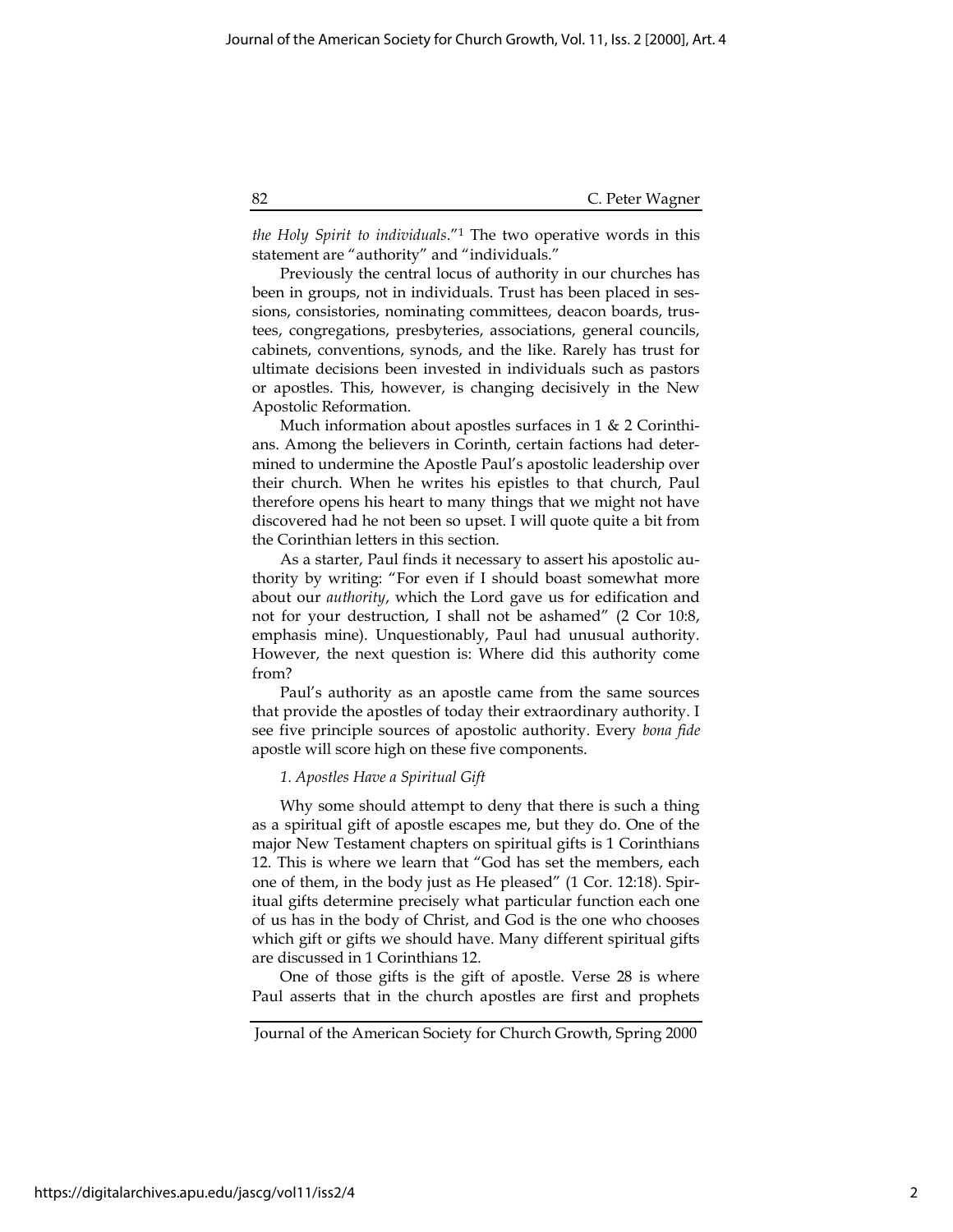second, as I mentioned in my previous article. In verse 29, Paul goes on to ask the rhetorical question, "Are all apostles?" The answer is obviously, "No," but just as obviously, the implication is that some are apostles. I have heard arguments against regarding apostles as a gift in this particular text, but these arguments do not go on to explain why teachers or administrators or miracles or tongues or helps should not be considered gifts as well, even though they are listed in the same verse. The best interpretation, in my opinion, accepts the gift of apostle along with the other spiritual gifts.

It is God who determines who should receive what gift. This is why Paul, when he asserts that he is a bona fide apostle in the verse we looked at above, 2 Cor.10:8, speaks of his authority "which the Lord gave us." No apostolic authority is self-generated. It comes only as God chooses to delegate it.

#### Leaders of Great Magnitude

A commonly used sociological term for apostles, introduced by Max Weber, is "charismatic leaders." "Charismatic" in this secular sense does not refer to spiritual gifts, but rather to an extraordinary degree of authority inherent in the leader. It is what John Maxwell calls "The Law of E.F. Hutton" in his book, The 21 Irrefutable Laws of Leadership (Thomas Nelson). When the leader speaks, people listen. I like the description of apostles that I once heard from Jack Whitesell: "Apostles are leaders of great magnitude."

The apostle does not gain authority by attaining a title or by being awarded a hierarchical position. Rather we are talking about a spiritual authority conferred by God Himself. But when God chooses to confer it, and when this is recognized both by the apostle and by those around the apostle, this authority is unusual to say the least.

#### 2. Apostles Have an Assignment or a Call

Earlier in 1 Corinthians 12 we read: "Now there are diversities of gifts, but the same Spirit. There are differences of ministries, but the same Lord. And there are diversities of activities, but it is the same God who works all in all" (1 Cor. 12:4-6). If all apostles have the gift of apostle as I argued above, all do not have the same *ministries* or the same *activities*. Not all apostles are called to do the same thing.

Journal of the American Society for Church Growth, Spring 2000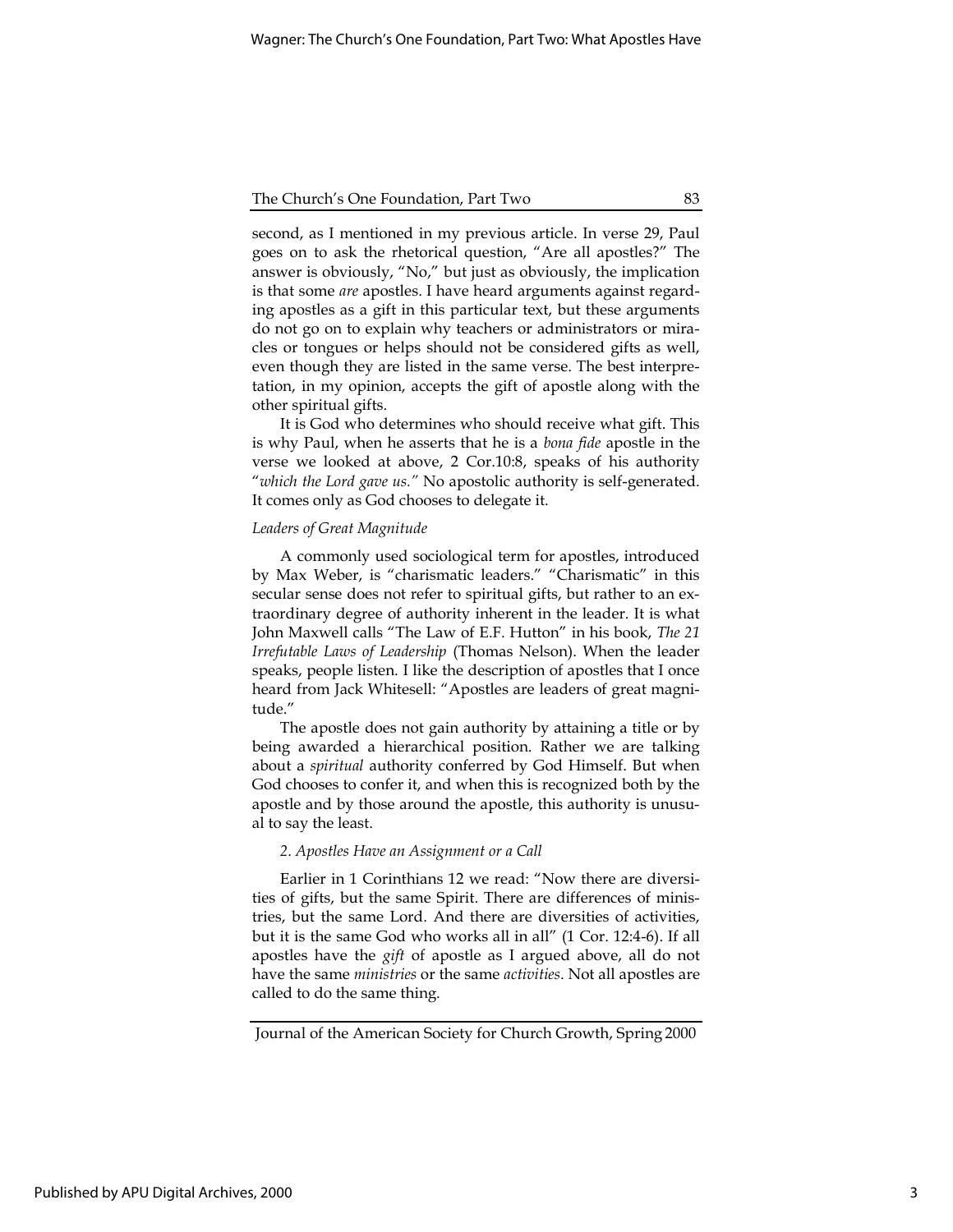My purpose here, however, is simply to point out that when a given apostle knows for sure exactly what ministry or call that God has given him or her, their self-confidence rises accordingly. This is not pride. Their confidence is not in their own ability as much as it is a deep assurance that they are obeying God and acting according to His will. To the degree that this happens, the apostle's authority increases.

## 3. Apostles Have Extraordinary Character

I have chosen the phrase "extraordinary character" very carefully. I do not mean it as a moralizing admonition that apostles should shape up and behave themselves better in order to prove that they might be bona fide apostles. What I mean is that God will not entrust genuine apostolic authority to individuals who have not already attained extraordinary character. There is no such thing as an average apostle. While none of them is perfect, and while all of them have plenty of room for improvement both inwardly and outwardly, all apostles are considerably above average.

For example, at one point, Paul writes to the Philippians about sending them Timothy, a member of his apostolic team, to set things in order there. To help open the door for Timothy's apostolic ministry in Philippi, Paul headlines his principal qualifier in these words: "You know his proven character" (Phil. 2:22, emphasis mine).

Christian leaders have an awesome responsibility to live exemplary lives. James writes, "My brethren, let not many of you become teachers, knowing that we shall receive a stricter judgment" (Jas. 3:1). What this means is that God has a double standard for judgment: one standard for leaders and another for the rest of the body of Christ.

It is interesting to observe that the New Testament contains no list of character or behavioral standards to gain or maintain membership in the church except, of course, a profession of faith in Jesus as Savior and Lord. Some would suggest that baptism is a requirement and they can make a good biblical argument for their position. At the same time, however, many recognized segments of the church such as Salvation Army or Methodists or Nazarenes or Congregationalists hold baptism much more lightly, not regarding it as an absolute requirement for church membership. Paul wrote 1 Corinthians to scold the believers in Cor-

Journal of the American Society for Church Growth, Spring 2000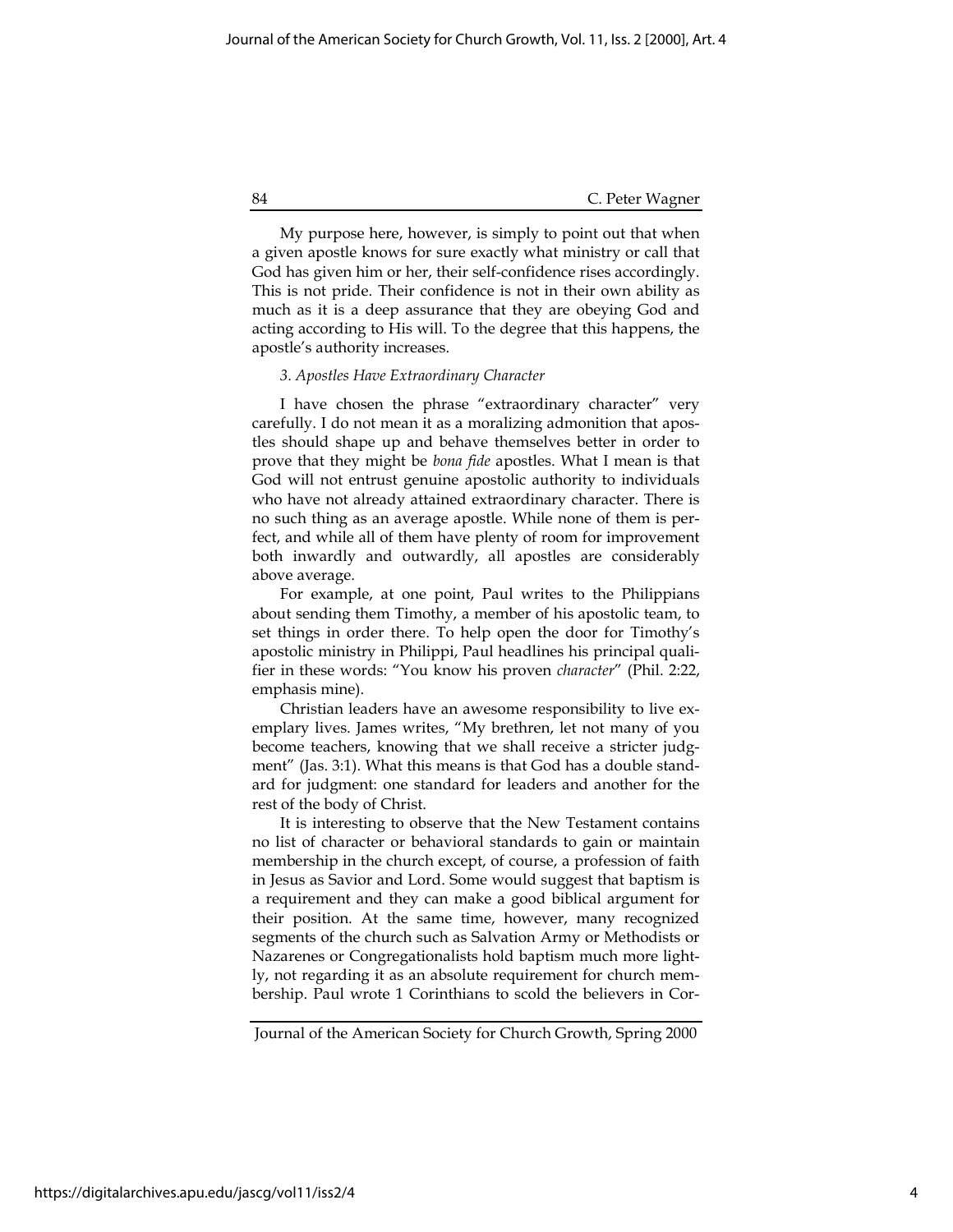inth for violating a number of Christian character standards, but it is notable that he recommended excommunication for only one individual who persisted in sleeping with his stepmother. The rest, apparently, were allowed to maintain church membership while they were working on improving their character.

#### Apostles Must Be Blameless

Paul wrote letters to both Timothy and Titus setting forth specific character requirements for church leaders from deacons to elders to bishops. 1 Timothy 3 tells us that believers would not qualify as a bishop, for example, if they were not mature ("not a novice" v.6), serious ("sober minded" v. 2), leading a functional family ("if a man does not know how to care for his own house, how will he take care of the church of God?" v. 5), living a modest lifestyle ("not greedy for money" v. 3), and, right at the top of the list "blameless" (v.2).

In order for apostles, who are regarded as first among Christian leaders (see 1 Cor. 12:28), to gain the high-ranking spiritual responsibility that they have been given they must have met the standards for biblical leadership. They can identify with the Apostle Paul who, answering the objections of some Corinthians to his apostolic authority, wrote: "For I know nothing against myself" (1 Cor. 4:4). These are remarkable words, but only on the basis of such a level of extraordinary character could Paul go on later in the same chapter and say, "Therefore, I urge you, imitate me" (1 Cor. 4:16). True apostles can stand before their followers and say without hesitation, "Imitate me!"

#### Apostles Are Humble

Such a claim would be presumption if it were not clothed in humility. I believe that true humility is intentional. It is a choice. No one is born humble, as anyone who has been close to 3 or 4 year olds well knows. Humility is learned, and apostles have learned how to be humble. They understand servant leadership. They know that Jesus said that whosoever humbles himself will be exalted. Note that the burden is on the leader to humble himself or herself. If a leader is not humble, they have no one to blame but themselves. If they fail in this area, God will not anoint them with apostolic authority.

A good bit of the authority of an apostle, therefore, comes from extraordinary character clothed in humility.

5

Journal of the American Society for Church Growth, Spring 2000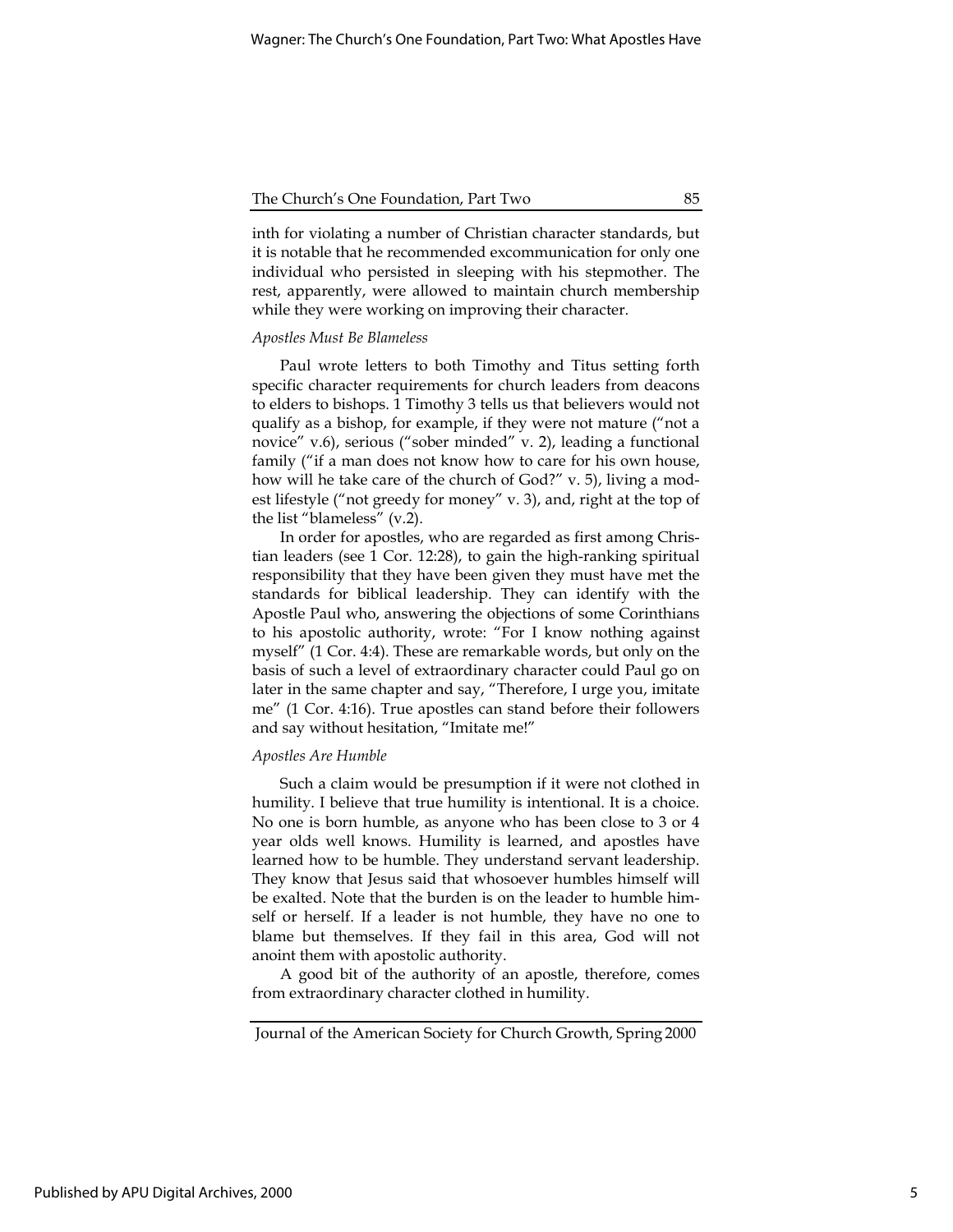#### 4. Apostles Have Followers

It should go without saying that all apostles have followers. No followers, no apostle! The fact of the matter is, however, that some ambitious and misguided individuals have assumed the title of "apostle" prematurely. I have heard of some pastors who attend a conference on apostles and apostolic ministry, decide there that it would be nice to be an apostle, return home and have business cards printed with "Apostle So-and-So," and pass out their new business cards at every opportunity. These are the ones who fit the term "self-appointed apostles."

Every true apostle has had their gift and office substantiated by a significant number of visible, mature leaders who have chosen to follow the apostle. An apostle is by definition a leader of leaders. In most cases the apostle heads up an apostolic network of pastors and other leaders who, with a certain amount of sanctified pride, do not hesitate to let others know that they are under a given apostle. This is a public relationship which outsiders can observe, analyze, test, and verify. True apostles are not selfappointed. In a real sense they are appointed by the affirmation and by the ongoing loyalty of their followers.

The followers submit to the apostle voluntarily. No one forces an individual to follow a given apostle. Apostolic networks are not denominational structures in which a pastor's credentialing, status, call to a given church, salary level, promotions, retirement program, educational requirements, and other personal and ministry considerations are determined by a legal structure. Pastors join and remain in a certain apostolic network because they want to be under the apostle. If at any time they feel that they are no longer benefiting from their relationship to the apostle, they are free to leave. In most cases, the apostle will encourage them to do so, because discontented or disloyal followers will weaken the whole network.

#### A Win-Win Situation

Here is why this relationship works so well. It is a win-win situation that is extremely fulfilling to both the apostle and the follower. If we could take an X-ray look into the minds of the apostle and the follower, here is what we would find. The apostle is thinking, "How can I help this person be everything that God wants them to be?" This is the true, driving motivation of an

Journal of the American Society for Church Growth, Spring 2000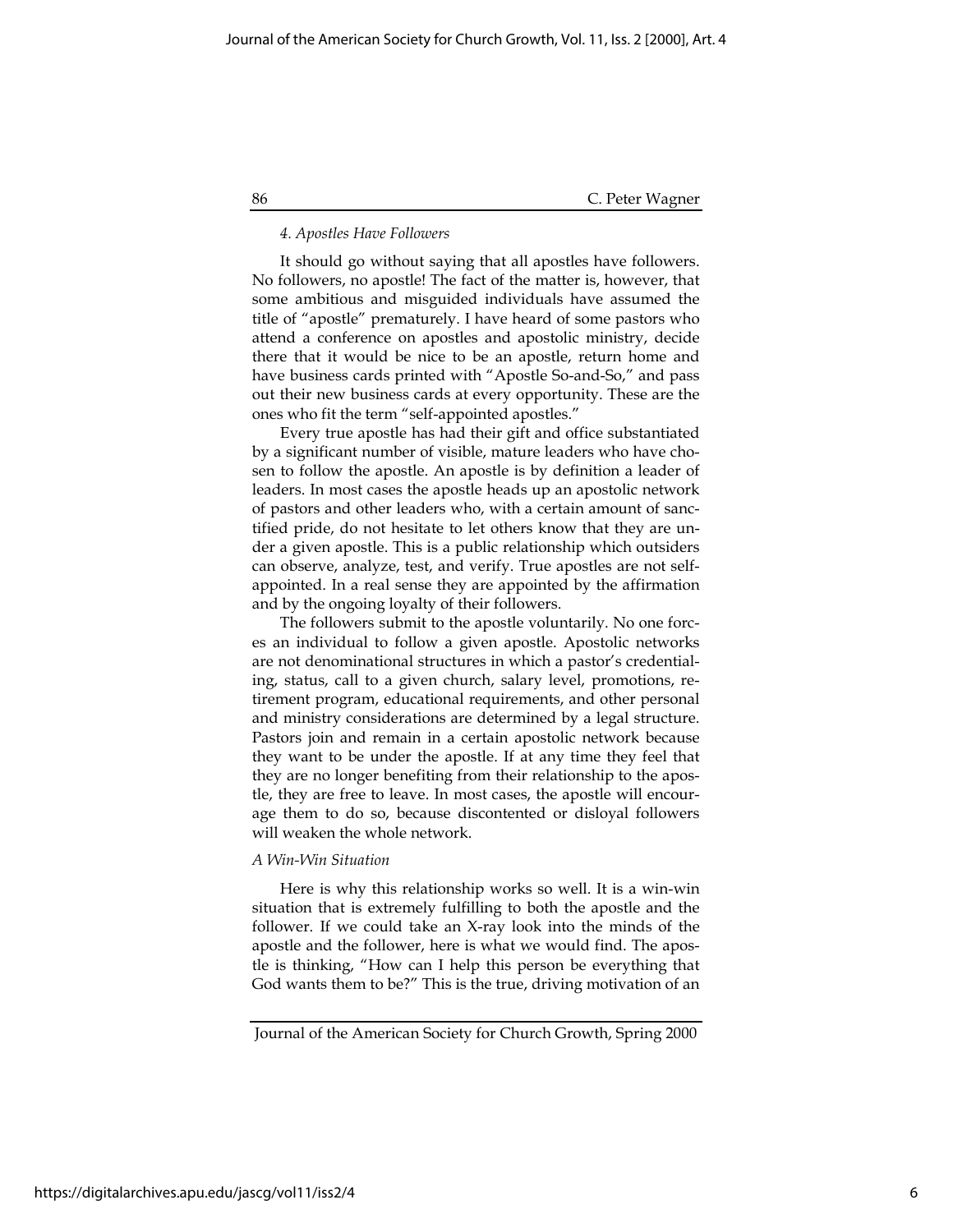apostle. And, as a result, the follower is thinking, "This apostle adds incredible value to my life and to my ministry!" This is an unbeatable combination.

As I personally have logged a good bit of apostolic ministry, I can testify that I consider the greatest accomplishments in my life as what I have helped others to attain. I am well pleased with what God has done with so many of my students. I think of the John Wimbers and the Rick Warrens and the Paul Raders and the John Maxwells and the Walt Kallestads and the Kent Hunters and the Elmer Towns and the Cindy Jacobs, just to name a few. For example, I remember that when Cindy Jacobs' first book, Possessing the Gates of the Enemy was released by Chosen Books, it literally gave me more pleasure than any of my own books that were released around that time. By saying this, I do not mean to imply that any of the above would have been at all retarded in their careers if they hadn't paid tuition for my courses. Nevertheless, I do believe that each of them would tell you that I had at least a small piece of the action that got them to where they are.

There is good biblical precedent for this. The apostle Paul said to his followers in Thessalonica that he was gentle with them "as a nursing mother cherishes her own children" (1 Thes. 2:7) and that he charged them "as a father does his own children" (1 Thes. 2:11). Then he went on to say, "What is our hope, or joy, or crown of rejoicing? Is it not even you in the presence of our Lord Jesus Christ at His coming?" (1 Thes. 2:19). The apostle John said, "I have no greater joy than to hear that my children walk in truth" (3 Jn 4). I know that this is authentic apostolic desire because I can personally identify with it. I love it when my investment in the lives and ministries of others pays off!

When this kind of a mutual relationship develops between an apostle and the followers, it builds under the apostle a very secure base for exercising authority.

#### 5. Apostles Have Vision

Apostles know where they are going. Not only that, but they know where the church should be going. Where do they get this vision? They receive revelation from God.

In writing to the Corinthians, the apostle Paul said, "It is doubtless not profitable for me to boast. I will come to visions and revelations of the Lord" (2 Cor. 12:1). Then he told them the story of being taken into the third heaven and learning some

Journal of the American Society for Church Growth, Spring 2000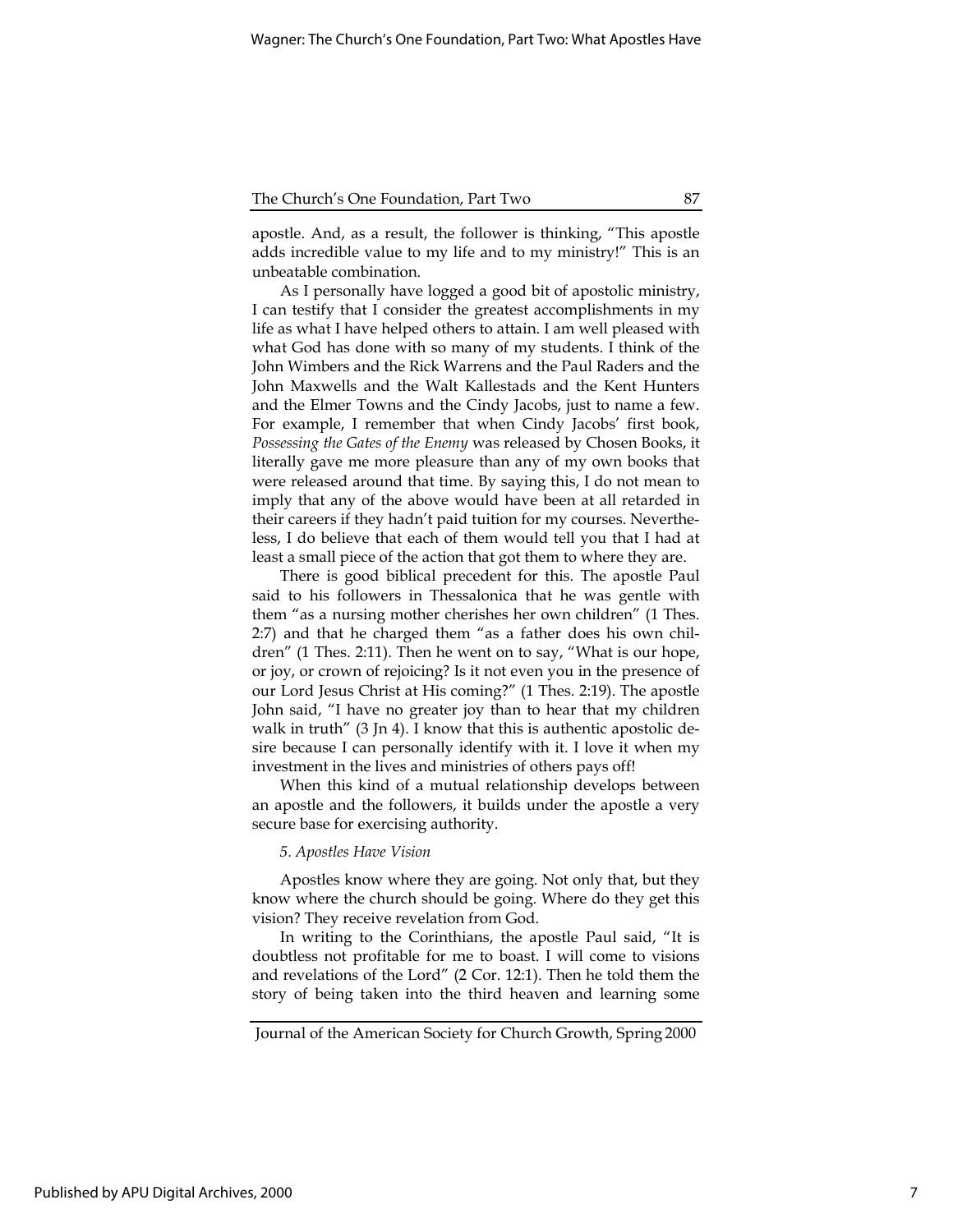things so awesome that he couldn't even share them with others. He goes on to say that his notorious "thorn in the flesh" was given to him "lest I should be exalted above measure by the abundance of revelations" that he constantly received from God (see 2 Cor. 12:7).

One of the major roles of an apostle is to communicate to the church what the "Spirit is saying to the churches" as we see in the Book of Revelation (see Rev. 2:7). The apostle knows what the Spirit is saying by receiving revelation from God. When this happens, authority increases exponentially. The apostle is announcing the word of the Lord. This is not the logos word which we have in the canon of Scripture and which cannot be added to or subtracted from. It is rather the rhema word through which God gives us specific direction as to His will for the present and the future.

Apostles who receive the word of the Lord, who translate it into a concrete vision, and who announce to their followers that it is what the Spirit is saying to the churches for this time and for this place, thus open the way for powerful ministry. If they have heard accurately, their followers will confirm to them that the vision is valid and that they want to participate in seeing it fulfilled.

#### Two Ways to Receive Revelation

There are two ways that revelation from God is communicated to apostles. One of them is that the apostle, like the apostle Paul, receives the revelation directly. I have experienced a good bit of such revelation myself from time to time, although I have never been into the third heaven or even close to my knowledge.

An example of this, just to be concrete for a moment, is the revelation that I received concerning the prayer assignment for the body of Christ to the 40/70 Window. In late 1999, we were finishing the AD2000 Movement's assignment, during the decade of the 1990s, to concentrate our prayers on the 10/40 Window. Our climax was the unparalleled 4-hour, non-stop worship service held in the ancient amphitheater in Ephesus, Turkey on October 1, 1999. No fewer than 5,000 believers from 62 nations joined their hearts and voices together exalting the King of Kings and the Lord of Lords. We called it "Celebration Ephesus."

Before and during the event I honestly did not have the slightest idea of how the focus of the worldwide prayer move-

Journal of the American Society for Church Growth, Spring 2000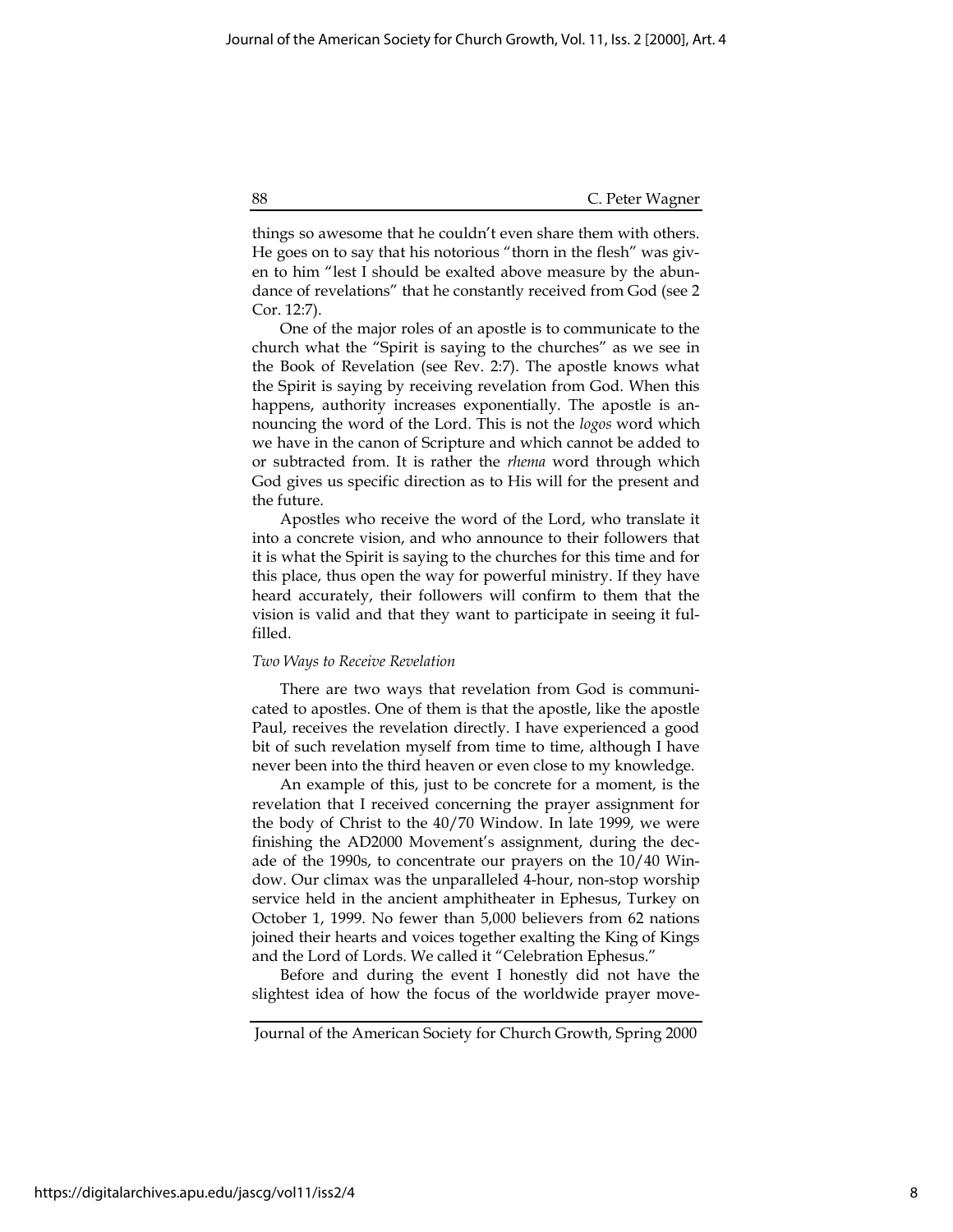ment would be directed in the future. To be truthful, I was exhausted, and I wanted to spend some time regrouping and taking it easy. As soon as I arrived back in the World Prayer Center in mid-October, however, many of the prayer leaders who were close to me began to admonish me rather relentlessly. "Without a vision, the people perish," they began to tell me. Chuck Pierce then summed it up by saying, "Peter, you are the apostle of the world prayer movement. You are the one responsible for casting the vision for all of us. If you do not seek the Lord for the next vision now, we are in danger of losing the momentum that God has given us for a whole decade." So much for my desired R & R!

# Inquiring of the Lord

I did what I knew that I had to do, and I began to inquire of the Lord. "Lord, where do you want us to go in the future?" This was no 40-day, or even 3-day, fast. As I recall, I spoke to God in the shower that morning, and after breakfast the revelation began, thick and fast. Before noon, I was certain that He wanted us to concentrate on the 40/70 Window, which runs from Iceland to the tip of Siberia, for the next five years. I knew that He wanted us to move from "Operation Queen's Palace," which ended in Celebration Ephesus, to "Operation Queen's Domain." I knew that God wanted us to focus on that part of the world which contains, among other things, the largest number of non born-again Christians on the face of the earth, and that the principality of darkness most responsible for neutralizing the power of Christianity in that area was the Queen of Heaven. The surprising thing to me was that previous to that I never had the slightest amount of interest in or attraction to the 40/70 Window.

So I shared these and a few other thoughts with my World Prayer Center staff. You would think I had lit a fireworks display! The immediate, high-voltage affirmation that this was truly what the Spirit is saying to the churches was incredible, in fact a bit overwhelming as far as I was concerned. From that moment new information about the 40/70 Window started pouring in. Intercessor after intercessor began to feel fires of passion to pray for Europe, Eurasia, Russia, the Turkic Belt, Greece, Rome, Poland, and numerous other places rise up in their spirits. Soon after I announced the vision, I was told that three of my personal intercessors had known that we were to shift to the 40/70 Win-

Journal of the American Society for Church Growth, Spring 2000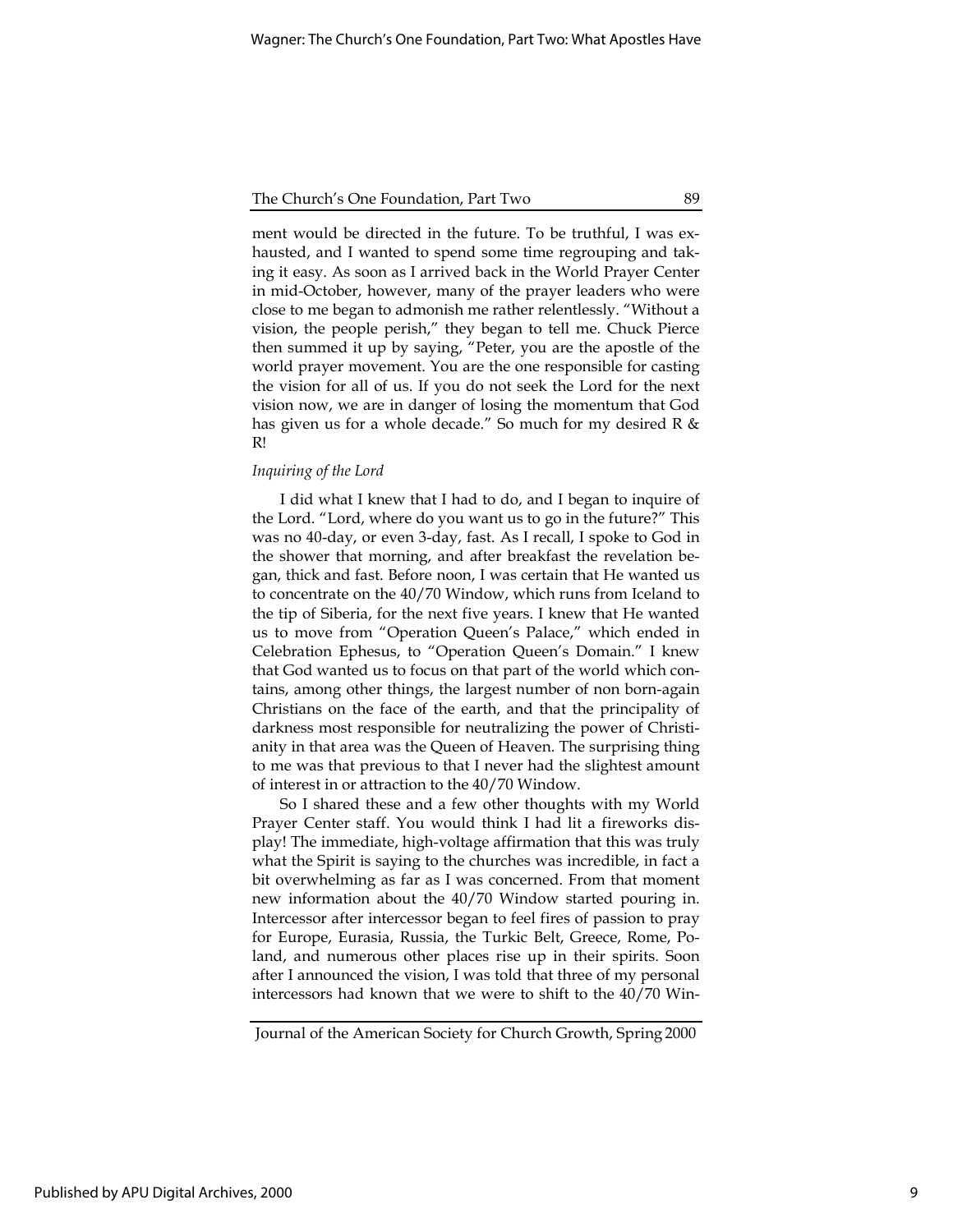dow some time before I inquired of the Lord, but God did not allow them to tell me.

I have told this story, not to introduce information on the world prayer movement, but to illustrate first hand how an apostle receives direct revelation from God. But the fact that some of my intercessors knew what God had in mind before I did brings up the second way that apostles receive revelation, namely through prophets.

## Apostles Hear through Prophets

God can, and does, reveal His plans directly to apostles, but He also reveals them to prophets who, in turn, communicate them to apostles. In another article I will go into considerable detail as to how apostles and prophets must be hitched together in order to function as the foundation of the church, so I will not elaborate much on it here. I will say, however, that I have been surprised at finding that some apostles are not particularly inclined to team up with prophets. I think that by not establishing close, working relationships with prophets, some apostles unnecessarily handicap themselves.

At this point, I'm not yet sure of the balance. In other words, how much revelation should be expected to come directly or how much through prophets? My hunch is that it would probably vary from apostle to apostle. In my case, I would say that a good bit more than half of the revelation that I have received has come through prophets, a number of whom also serve Doris and me as personal intercessors. But I am sure that other apostles would have different reports as well.

The authority of an apostle, in summary, does not derive from holding a position or a title. It comes, pure and simple, from a divine anointing!

#### Apostles Have Determined Spheres

As I suggested at the beginning of the article, the two most distinguishing features of apostles, in my opinion, are the unusual *authority* that they have and the *spheres* that they are assigned. The bulk of the article has dealt with the authority of apostles and the sources from which it is derived. However, this second area of "spheres" is also extremely important, and I want to explain it briefly, but with as much detail as necessary.

One of the reasons why Paul wrote to the Corinthians was to

Journal of the American Society for Church Growth, Spring 2000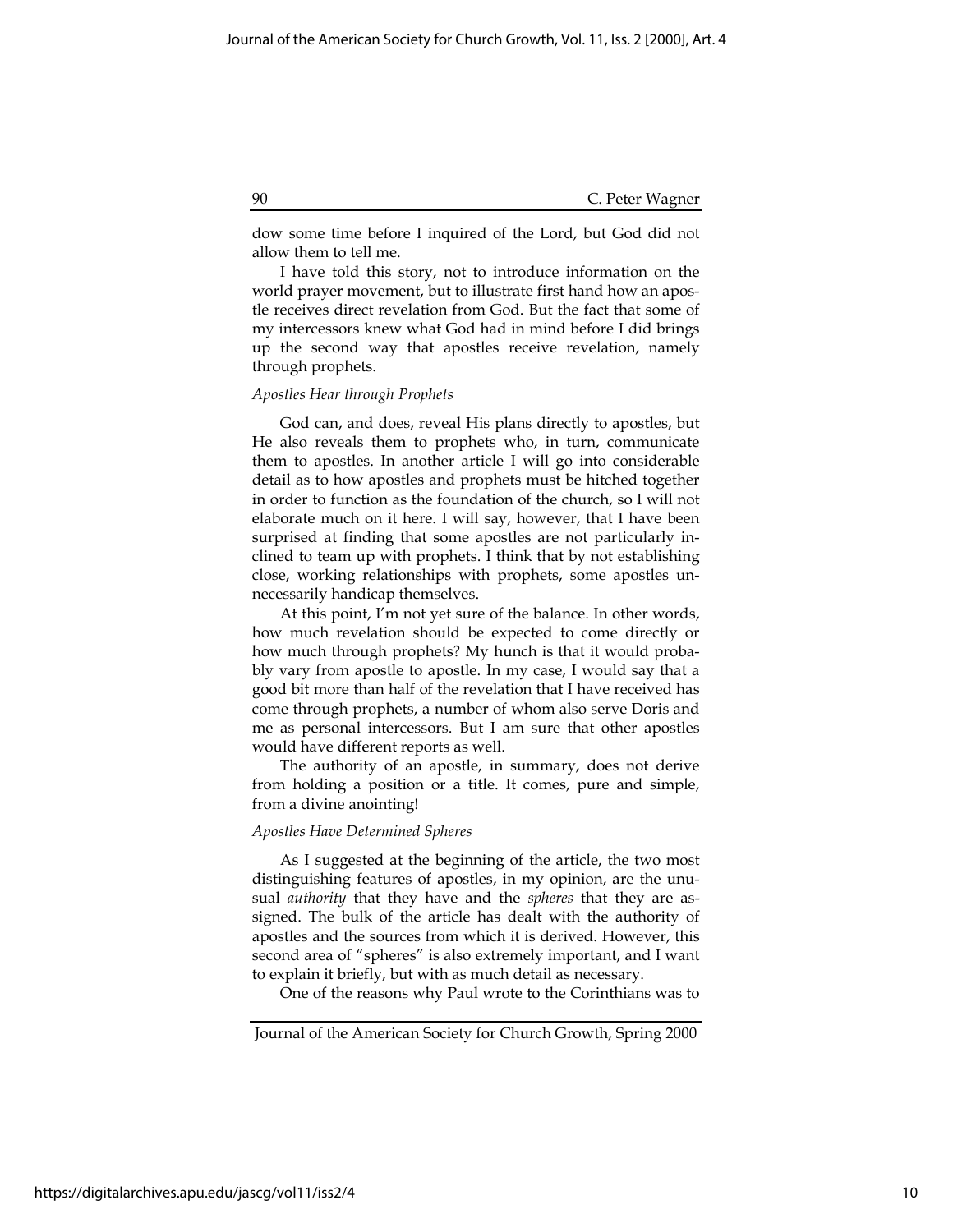remind them, in no uncertain terms, that he was an apostle and that he had been given authority over them. In both of his letters to the Corinthians, Paul brings up the issue of spheres. The authority of an apostle is only operative within the sphere of ministry that God has assigned. When apostles get outside of their appointed sphere of ministry, they do not have any more authority than any other member of the body of Christ.

In First Corinthians, Paul says: "Am I not an apostle? Am I not free? Have I not seen Jesus Christ our Lord? Are you not my work in the Lord? If I am not an apostle to others, yet doubtless I am to you" (1 Cor. 9:1-2, emphasis mine). What is Paul affirming here? He is saying, apparently, that he is not an apostle over the whole church everywhere. And this was the case. Paul was not an apostle of Jerusalem or of Rome or of Alexandria. These were not his assigned apostolic spheres. But Corinth certainly was, as was Philippi and Ephesus and Lystra and Crete and other places.

By the time he writes Second Corinthians, Paul is ready to elaborate a bit more on the matter of apostolic spheres. Chapter 10 has more detail on this than any other part of the Bible. He says, "We, however, will not boast beyond measure, but within the limits of the sphere which God appointed us—a sphere which especially includes you" (2 Cor. 10:13, emphasis mine). Recognizing that apostolic ministry is not effective outside of the designated spheres, Paul goes on to write, "For we are not extending ourselves beyond our sphere" (2 Cor. 10:14). Then when he suggested that he would go to the "regions beyond," he said that he would avoid "another man's sphere of accomplishment" (2 Cor. 10:16; and that he would not "build on another man's foundation" (Rom 15:20).

## Varieties of Apostolic Spheres

When Paul wrote about apostolic spheres, he was referring to ecclesiastical spheres and geographical or territorial spheres. These are very common, but I have also observed that certain apostles have functional spheres as well. This gives us at least three approaches toward accurately defining and describing apostolic spheres:

 Ecclesiastical Spheres. These perhaps are the most common of all apostolic spheres. In them, apostles have authority over a certain number of churches and possibly their derivative ministries.

Journal of the American Society for Church Growth, Spring 2000